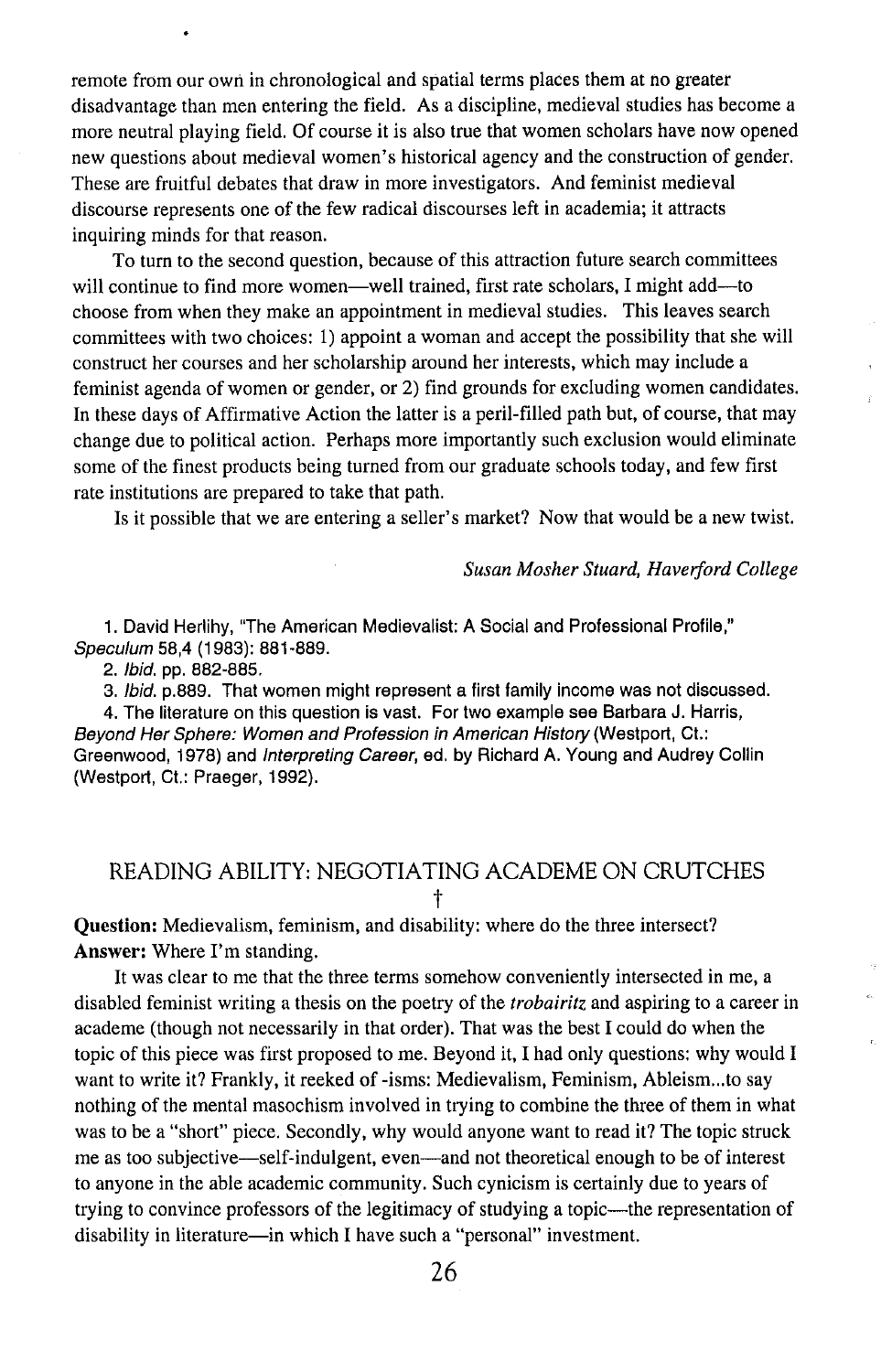Of course, I shouldn't have to convince them. Such arguments are ridiculous, especially when one considers the return on the "personal" investment that women have made in doing research on women in the last thirty years. Even more astounding, however, are my own doubts about writing this piece, which demonstrate the extent to which my voice has been conditioned by a dominant discourse that continues to turn a blind eye to the *reality* of different bodies in both theory and practice.l These doubts are rooted in an my own inability to come to terms with the duality of my rapport with dominant discourse. Because I am physically different, it seems I hedge the boundary between compliance and dissent, challenged far more by the ongoing task of purging normative attitudes from my self-perception than I am by the fact of my physical difference. I did not choose to be born with a disability, but, unconsious though the link was, the fact that I am disabled has been the primary factor in the professional choices I have made.

In fact, my choice to study the literature of the Middle Ages is a fairly new one, and is based primarily on my experience with Old Provençal. The first day of class, we began with a *canso* attributed to Bernart de Ventadorn. The *domna* never speaks within the textual space of the *canso,* perhaps (we learned) because the ideology with which the *canso* is invested —the complicated system of courtly love—drowns her out, renders her an objectified incarnation of the ideal of courtly love, a narcissistic reflection of the troubadour's own worth: better song (=better lady) =better troubadour.

This idea of a reflection really hit home with me. I am often placed in a similar position by able people who, with the "kindest" of intentions, insist they know best how to handle my limitations. As a little girl, I was supposed to be normal, meaning that my physical therapists were "gonna make me walk." My futile attempts to learn were inspiring.2 Refusals to try to do so at the behest of everyone who knew better provoked anger and disappointment, a bit of malaise: why doesn't she want to be like everyone else? Nobody cared to hear the answer, because my emotions were not at stake. Theirs were, and I was supposed to reflect them in order to legitimize their own sense of normalcy.

Although I've accepted that such messages are not my responsibility, I'm still learning not to hear them, because hearing them necessarily awakens a conflict in me between the very human subject that I am and the super-human object that dominant discourse would have me be. Herein lies my special kinship with the *trobairitz,* the twelfth-century women poets who as often as not chose the *canso*—the misogynistic, codified genre which so objectifies the *domna-as* their vehicle of expression. I couldn't help but marvel at such an affront, especially when, in contrast, half of the corpus attributed to the *trobairitz* consists of *tensos,* which pose fewer overt problems to the female voice. I wondered, within the textual space of the *canso,* to what extent this female voice contradicts its subjecthood by adhering to the genre's misogynistic rigors? By what means and to what extent does it subvert them? Through careful grammatical analysis of four poems, I was able to demonstrate how the *trobairitz* graft the female voice of the *tenso* onto their *cansos,* and through a subtle game of pronoun shuffling, echoes, and repetition, alter the misogynistic and unidirectional paradigm of courtly love.

Textual games like these keep pulling me back into the corpus of the Middle Ages, although it has taken me a long time to grasp fully the notion that underlies them: that in dealing with these texts, we are not so much concerned with poets as with poetic voice.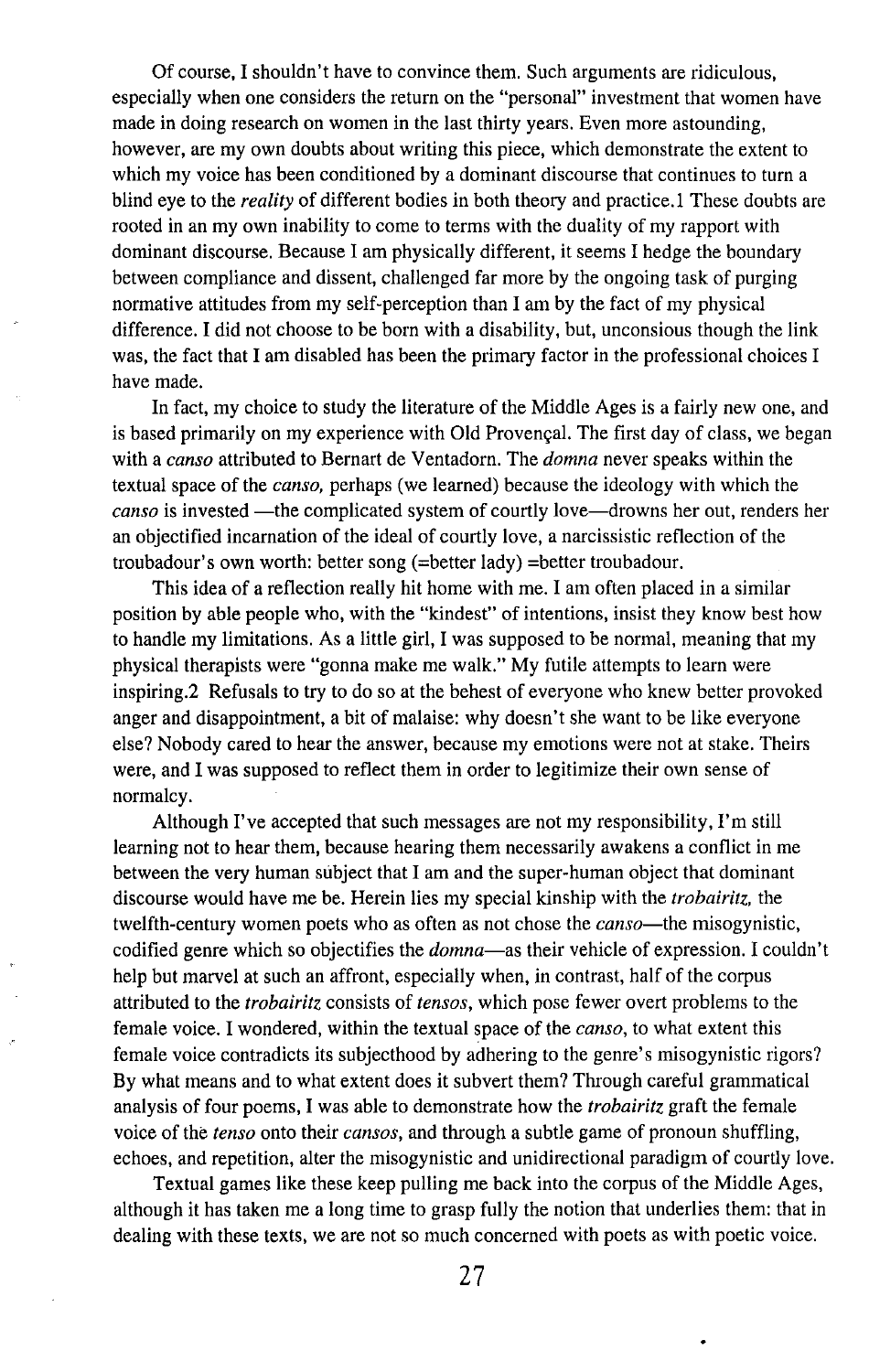The conditions of medieval textual production are such that no (single) body is responsible for a given text, and modern notions of text and author are undermined by the fact that a given text was written to be performed and transmitted orally.

The plurivocality of this process is quite liberating for me, especially in the way that it has conditioned scholarship. The fact that the work of text editors lays bare discreprancies in the text and acknowledges the existence of faulty transcription and differences in orthography casts difference itself in a new light, as possibly normative, even advantageous. In so doing, text editing can be seen to encourage active reception, forcing us to think through textual difference(s) and reminding us that responsible reception is as much a question of what is read as of what is not. If only bodies were read in the same, panoramic spirit!

To me, this is feminism's *coup de grace:* having identified the first textual variant for what had long been defined as the standard human body, feminism for me is the mother of the disabled movement. Over time, feminism demonstrated to me that my body, because it is different, often serves as the site for the projection of dominant discourse—a definitive text which would have me believe that my difference is inherently inferior to it. Feminism taught me that all this discussion of how I stand in relation to dominant discourse does little to change the fact of *how* I stand (on crutches). As such, I must think and speak from the margins, because to think and speak in the mainstream means listening to and ultimately borrowing a voice that is not my own. My physical difference necessarily conditions my status as speaking subject because I *must* either condition its reception or consent to its objectification.

I have seen the boundries of prevailing discourse begin to shift ever so slightly in everyday life: the fact that a mother laden down with packages and a stroller usually allows me to open the door for her (she used to drop everything to do it for me) is proof that people are beginning to hear me, and to accept a definition of disability that is both situational and relative. Within the walls of academe, disabled studies is experiencing an explosion of interest in all disciplines, especially the arts.3 Its alliances with both feminism and multiculturalism have provided the theoretical groundwork for rapid and panoramic progress.

Such progress is daunting and tough to keep up with, but the role I've always envisioned for myself in academe hasn't changed much. I'm still committed to preparing myself to teach people to read: actively, critically, and alternatively, to acknowledge variants—first objectively, through what they read, then subjectively, through how they *choose* to live.

*Tammy Gravenhorst, Indiana University, Bloomington*

1. In most cases, federally funded institutions do not recognize the disabled as a minority. As such, disabled applicants are not eligible to receive minority fellowships. Financial aid advisors confirm that money allocated to the disabled is very difficult to find, particularly at the graduate level.

2. Especially when altered by the media. In 1981, the local TV station was doing a series on exceptional kids. I was Friday's girl. One of the cameramen asked to see me take a few steps without my crutches. 1-2-3 fall. (Whoops!) Try again: 1-2-3 fall. (Whoops!). etc...Apparently the display wasn't inspiring enough, as when we tuned in on Friday, I shuffled all the way across the yard! All falls had been cut.